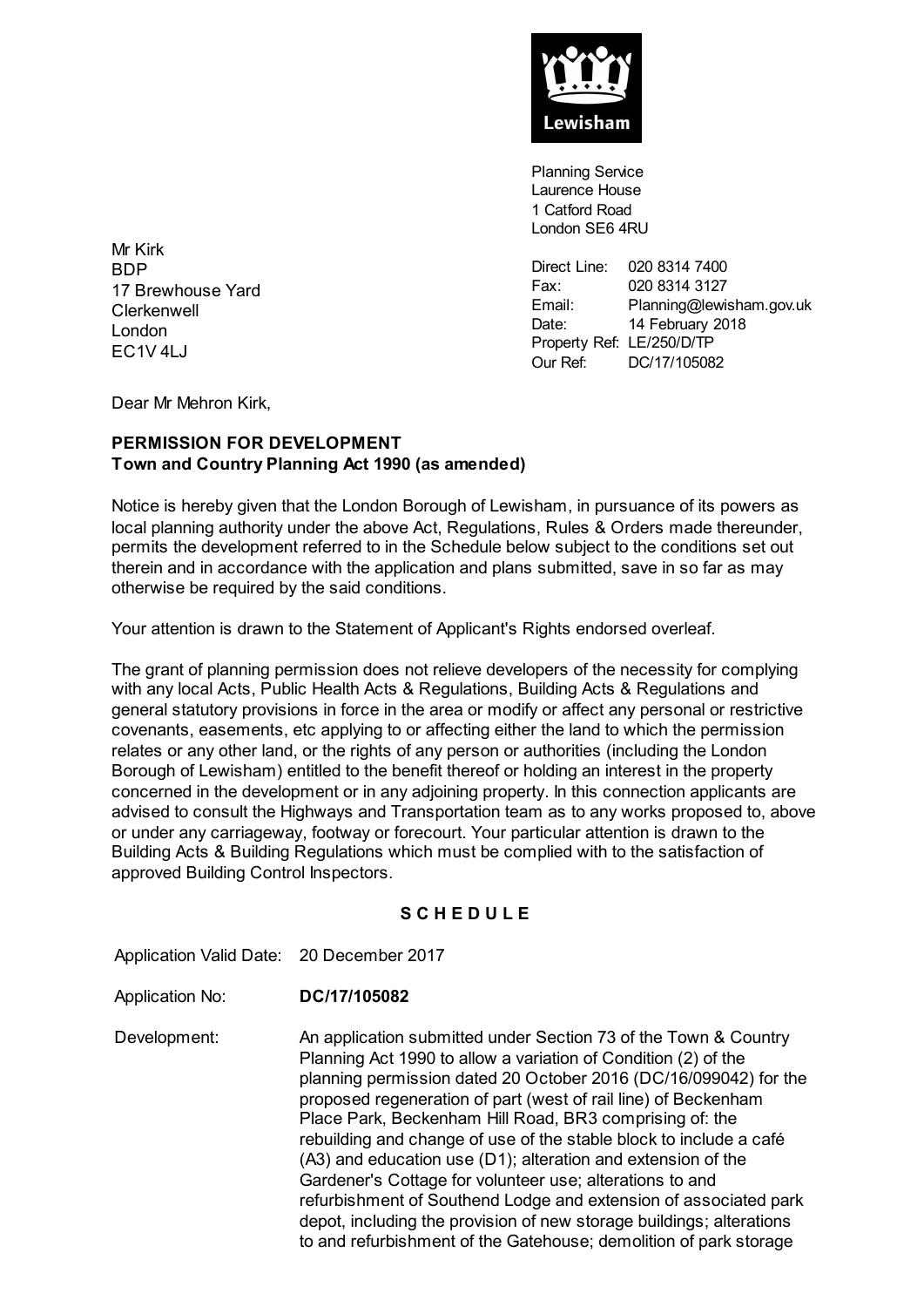and toilet structures; excavation to provide a lake and wetland area with associated boardwalk areas; relocation and extension of car park; and extensive landscape works including re-contouring of land, re-surfacing of existing paths, provision of new paths, new street furniture, play and gym equipment, boardwalks, lighting, signage and boundary treatment; tree removal and new planting (note Listed Building Consent Ref: DC/16/99043), in order to amend the landscaping design to facilitate the construction of a mounded garden and additional re-contouring of land by way of placement of surplus earth fill material.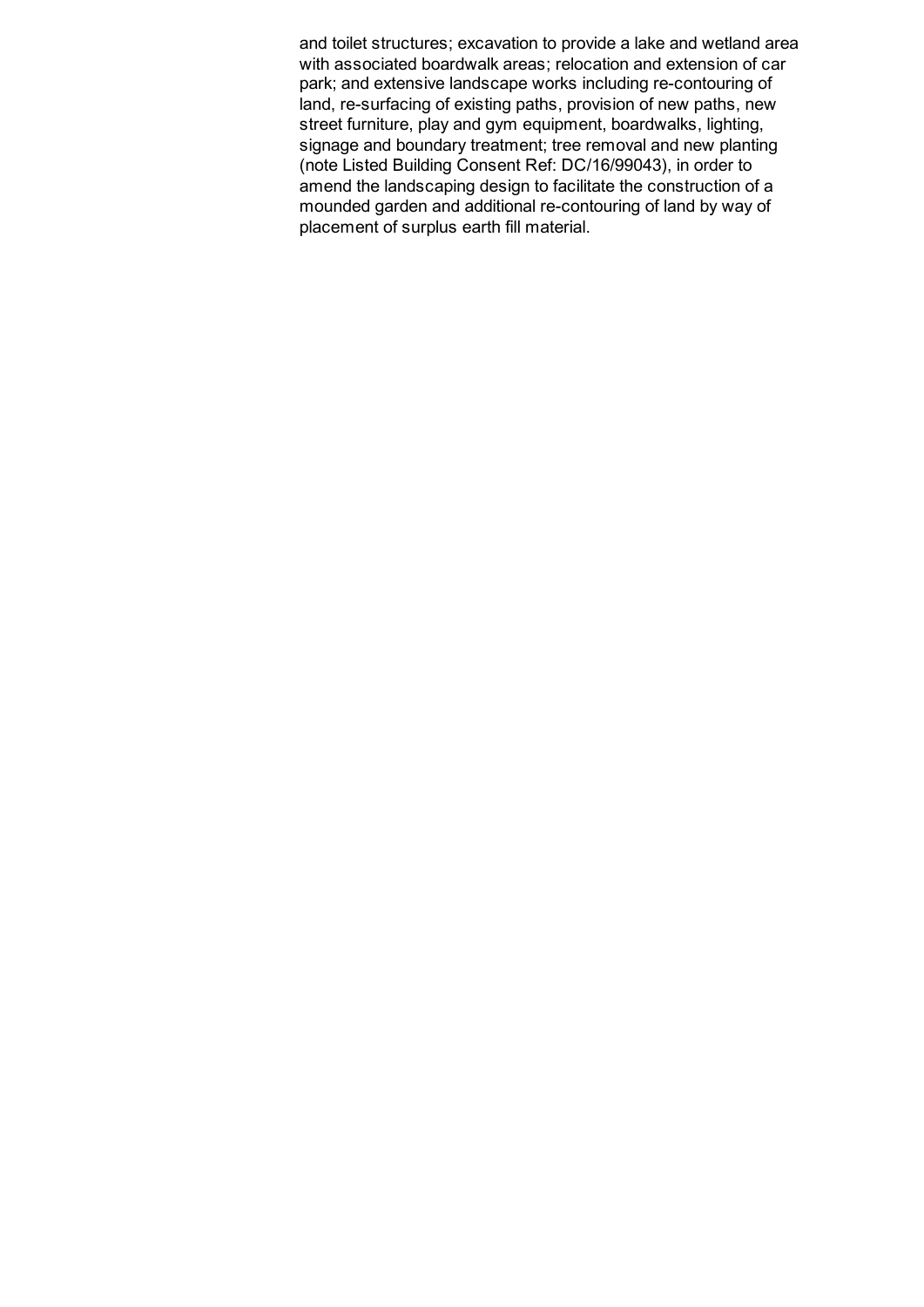### **C O N D I T I O N S**

1. The development to which this permission relates must be begun not later than the 20th of October 2020.

**Reason:** As required by Section 91 of the Town and Country Planning Act 1990.

2. The development shall be carried out strictly in accordance with the application plans, drawings and documents hereby approved and as detailed below:

#### *Still relevant by application DC/16/099042:*

DEM-100 Existing Stable Block, EX-100 Existing Stable Block, EX-200 Existing Stable Block Elevation, PL-105, Pl-106, PL-107, PL-108, PL-109, PL-150, PL-151, PL-152, PL-155, PL-156, PL-157, PL-160, PL-200, PL-201, PL-300, REP-100, REP-100, REP-200, REP-250, REP-251, REP-252; EX-151; EX-251; EX-252; EX-250 (Southend Lodge elevations as existing); EX-250 (Gatehouse and Southend Lodge elevations as existing); Cleveland -01; Cleveland -02; LD\_PLN\_301A; LD\_PLN\_304A; LD\_PLN\_305A; LD\_PLN\_215A; LD\_PLN\_216A; LD\_PLN\_217A; LD\_PLN\_218A; LD\_PLN\_219A; LD\_PLN\_220A; LD\_PLN\_221A; LD\_PLN\_210A; LD\_PLN\_211A; LD\_PLN\_212A; LD\_PLN\_000A; LD\_PLN\_001; LD\_PLN\_002A; LD\_PLN\_402A; LD\_PLN\_403A; LD\_PLN\_407A; LD\_PLN\_408A; LD\_SEC\_500A; LD\_SEC\_501A; PL-100 Rev F; PL-105 Rev C; REP-252; PL-251; PL-250; PL-108 Rev P1 (received 15th May 2017); (90)LD 103; (90)LD 104; (90)LD 105; PL-200 Rev D (received 11th July 2017); (90) LD 101 R01; (90) LD 102; (90) LD 107; 6429\_LD\_PLN\_302 (received 31st August 2017).

#### *Approved by application DC/17/105082:*

Mounded Garden Planning Application Documents; BP(90)LP 006; BP(90)LP 013; BP(90)LP 014; BP(90)LS 001; received 22 December 2017; Drawing No. BP(90)LP 108, received 8 February 2018; Drawing No. BP(90)LD 208, received 9 February 2018.

**Reason:** To ensure that the development is carried out in accordance with the approved documents, plans and drawings submitted with the application and is acceptable to the local planning authority.

3. a) No development other than demolition to existing ground level shall take place until a programme of archaeological evaluation site work in accordance with a Written Scheme of Investigation, which has first been submitted to and approved in writing by the local planning authority, has been implemented.

b) Dependent upon the results presented under Part (a), no development other than demolition to existing ground level shall take place until a programme of archaeological mitigation site work in accordance with a Written Scheme of Investigation, which has first been submitted to and approved in writing by the local planning authority, has been implemented.

c) The site investigation and post-investigation assessment pursuant to Part (b) shall be submitted to and approved in writing by the local planning authority prior to occupation of the development.

**Reason:** To comply with Policies 15 High quality design for Lewisham and 16 Conservation areas, heritage assets and the historic environment of the Core Strategy (June 2011) and Policy 7.8 of the London Plan (July 2016).

4. No development shall commence on site until such time as a Construction Management Plan has been submitted to and approved in writing by the local planning authority. The plan shall cover:-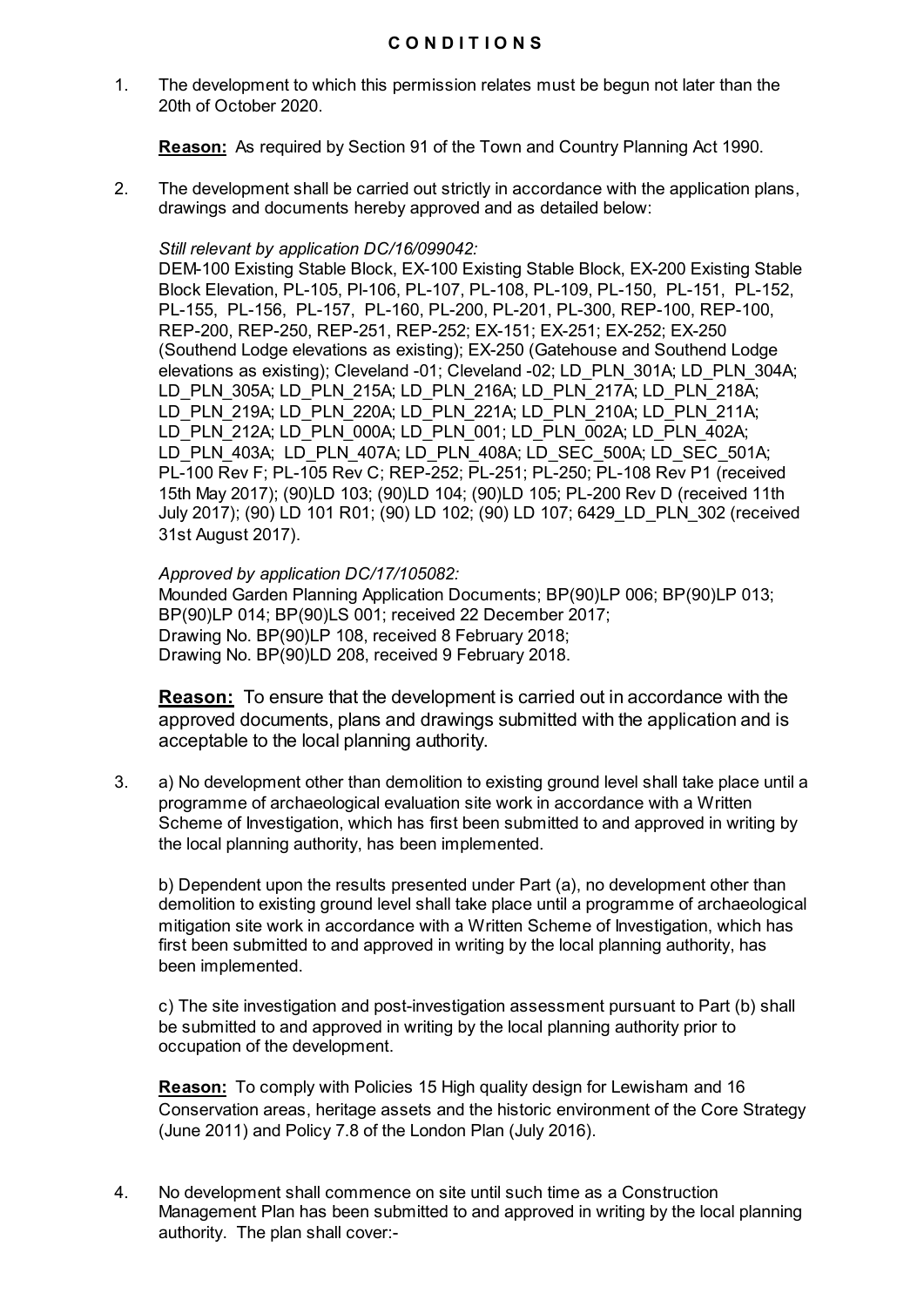- (a) Dust mitigation measures.
- (b) The location and operation of plant and wheel washing facilities
- (c) Details of best practical measures to be employed to mitigate noise and vibration arising out of the construction process
- (d) Details of construction traffic movements including cumulative impacts which shall demonstrate the following:-
	- (i) Rationalise travel and traffic routes to and from the site.
	- (ii) Provide full details of the number, route and time of construction vehicle trips to and within the site with the intention and aim of reducing the impact of construction relates activity. Construction must be completed in a manner that ensures compliance with the Protection of Badgers Act 1992.
	- (iii) Measures to deal with safe pedestrian movement.
- (e) Security Management (to minimise risks to unauthorised personnel).
- (f) Details of the training of site operatives to follow the Construction Management Plan requirements.

**Reason:** In order that the local planning authority may be satisfied that the demolition and construction process is carried out in a manner which will minimise possible noise, disturbance and pollution to neighbouring properties and to comply with Policy 5.3 Sustainable design and construction, Policy 6.3 Assessing effects of development on transport capacity and Policy 7.14 Improving air quality of the London Plan (2015).

- 5. (a) No development (with the exception of demolition of above ground structures) shall commence until each of the following have been complied with:-
	- (i) A desk top study and site assessment to survey and characterise the nature and extent of contamination and its effect (whether on or off-site) and a conceptual site model have been submitted to and approved in writing by the local planning authority, in consultation with the Environment Agency.
	- (ii) A site investigation report to characterise and risk assess the site which shall include the gas, hydrological and contamination status, specifying rationale; and recommendations for treatment for contamination. encountered (whether by remedial works or not) has been submitted to and approved in writing by the Council.
	- (iii) The required remediation scheme implemented in full.
	- (b) If during any works on the site, contamination is encountered which has not previously been identified ("the new contamination") the Council shall be notified immediately and the terms of paragraph (a), shall apply to the new contamination. No further works shall take place on that part of the site or adjacent areas affected, until the requirements of paragraph (a) have been complied with in relation to the new contamination.
	- (c) The development shall not be occupied until a closure report has been submitted to and approved in writing by the Council, in consultation with the Environment Agency.

**Reason:** To ensure that the local planning authority may be satisfied that potential site contamination is identified and remedied in view of the historical use(s) of the site, which may have included industrial processes and to comply with DM Policy 28 Contaminated Land of the Development Management Local Plan (November 2014).

6. No development shall commence on site until a detailed schedule and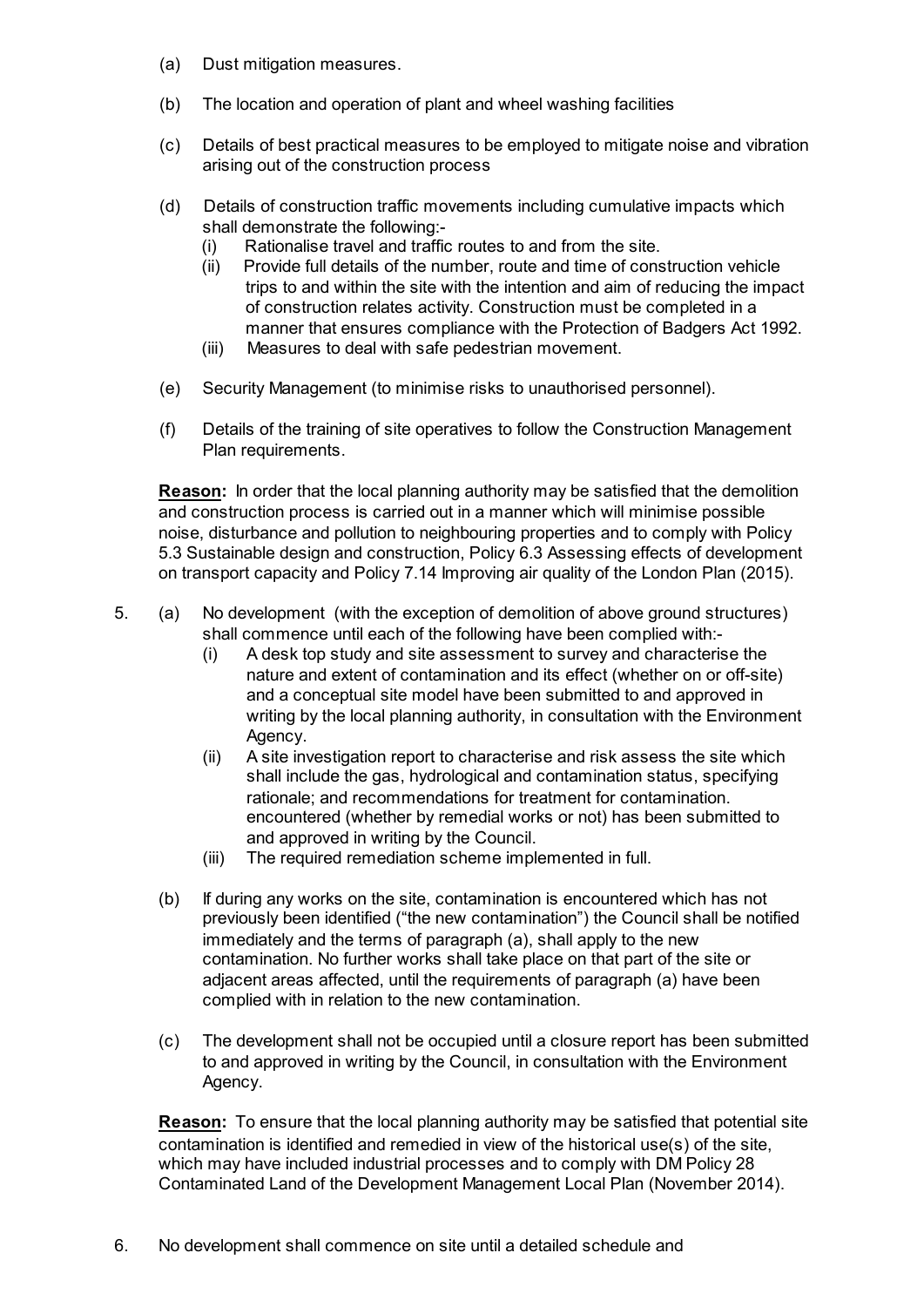specification/samples of all external materials and finishes to be used on the buildings and hard surfaced areas have been submitted to and approved in writing by the local planning authority. The development shall be carried out in accordance with the approved details.

**Reason:** To ensure that the local planning authority may be satisfied as to the external appearance of the building and landscaping and to comply with Policy 15 High quality design for Lewisham of the Core Strategy (June 2011) and Development Management Local Plan (November 2014) DM Policy 30 Urban design and local character.

- 7. (a) A minimum of **26** secure and dry cycle parking spaces shall be provided within the development.
	- (b) No development shall commence (with the exception of demolition) on site until the full details of the cycle parking facilities have been submitted to and approved in writing by the local planning authority.
	- (c) All cycle parking spaces shall be provided and made available for use prior to occupation of the development and maintained thereafter.

**Reason:** In order to ensure adequate provision for cycle parking and to comply with Policy 14: Sustainable movement and transport of the Core Strategy (2011).

- 8. (a) No development shall commence above ground level on site until drawings showing new or amended hard landscaping of any part of the site not occupied by buildings (including details of the permeability of hard surfaces) have been submitted and approved in writing by the local planning authority.
	- (b) All hard landscaping works which form part of the approved scheme under part (a) shall be completed prior to occupation of the development.

**Reason:** In order that the local planning authority may be satisfied as to the details of the proposal and to comply with Policies 5.12 Flood risk management and 5.13 Sustainable Drainage in the London Plan (2015), Policy 15 High quality design for Lewisham of the Core Strategy (June 2011) and Development Management Local Plan (November 2014) Policy 25 Landscaping and trees, and DM Policy 30 Urban design and local character.

9. No development shall commence on site until a Tree Protection Plan (TPP) has been submitted to and approved by the Council. The TPP should follow the recommendations set out in BS 5837:2012 (Trees in relation to design, demolition and construction – Recommendations). The TPP should clearly indicate on a dimensioned plan superimposed on the building layout plan and in a written schedule details of the location and form of protective barriers to form a construction exclusion zone, the extent and type of ground protection measures, and any additional measures needed to protect vulnerable sections of trees and their root protection areas where construction activity cannot be fully or permanently excluded.

**Reason:** To safeguard the health and safety of trees during building operations and the visual amenities of the area generally and to comply with Policy 12 Open space and environmental assets of the Core Strategy (June 2011), and DM Policy 25 Landscaping and trees and DM Policy 30 Urban design and local character of the Development Management Local Plan (November 2014).

10. (a) A scheme of soft landscaping (including details of any trees or hedges to be retained and proposed plant numbers, species, location and size of trees and tree pits) and details of the management and maintenance of the landscaping for a period of five years shall be submitted to and approved in writing by the local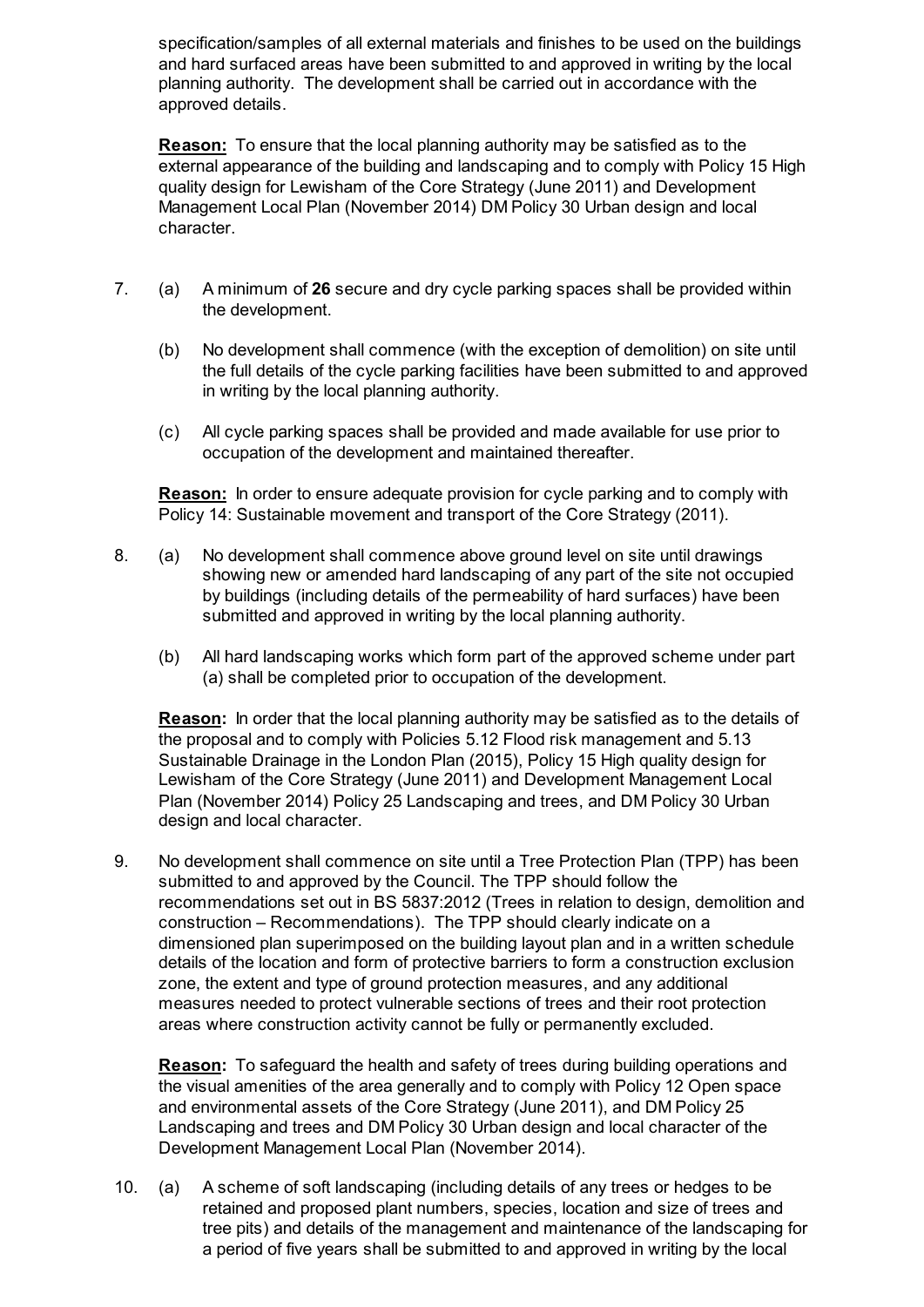planning authority prior to construction of the above ground works.

(b) All planting, seeding or turfing shall be carried out in the first planting and seeding seasons following the completion of the development, in accordance with the approved scheme under part (a). Any trees or plants which within a period of five years from the completion of the development die, are removed or become seriously damaged or diseased, shall be replaced in the next planting season with others of similar size and species.

**Reason:** In order that the local planning authority may be satisfied as to the details of the proposal and to comply with Core Strategy Policy 12 Open space and environmental assets, Policy 15 High quality design for Lewisham of the Core Strategy (June 2011), and DM Policy 25 Landscaping and trees and DM Policy 30 Urban design and local character of the Development Management Local Plan (November 2014).

- 11. (a) Details of the proposed new or replacement boundary treatments including any gates, walls or fences (including around the park depot and pleasure ground) shall be submitted to and approved in writing by the local planning authority prior to construction of the above ground works.
	- (b) The approved boundary treatments shall be implemented prior to occupation of the buildings and retained in perpetuity.

**Reason:** To ensure that the boundary treatment is of adequate design in the interests of visual and residential amenity and to comply with Policy 15 High quality design for Lewisham of the Core Strategy (June 2011) and DM Policy 30 Urban design and local character of the Development Management Local Plan (November 2014).

12. Details of the location and specification of the 21no. bat boxes to be provided as part of the development hereby approved shall be submitted to and approved in writing by the local planning authority prior to commencement of above ground works and shall be installed before occupation of the refurbished Stable Block building and maintained in perpetuity.

**Reason:** To comply with Policy 7.19 Biodiversity and access to nature conservation in the London Plan (2016), Policy 12 Open space and environmental assets of the Core Strategy (June 2011), and DM Policy 24 Biodiversity, living roofs and artificial playing pitches and local character of the Development Management Local Plan (November 2014).

- 13. (a) Detailed plans and a specification of the appearance of and the equipment comprising a ventilation system which shall include measures to alleviate noise, vibration, fumes and odours (and incorporating active carbon filters, silencer(s) and anti-vibration mountings where necessary) shall be submitted to and approved in writing by the local planning authority.
	- (b) The ventilation system shall be installed in accordance with the approved plans and specification before use of the development hereby permitted first commences and shall thereafter be permanently maintained in accordance with the approved specification.

**Reason:** To safeguard the amenities of the park and the area generally and to comply with Policy 17 Restaurants and cafes (A3 uses) and drinking establishments (A4 uses) of the Development Management Local Plan (November 2014).

- 14. (a) Prior to occupation of the development a scheme for any external lighting that is to be installed at the site, including measures to prevent light spillage shall be submitted to and approved in writing by the local planning authority.
	- (b) Any such external lighting as approved under part (a) shall be installed in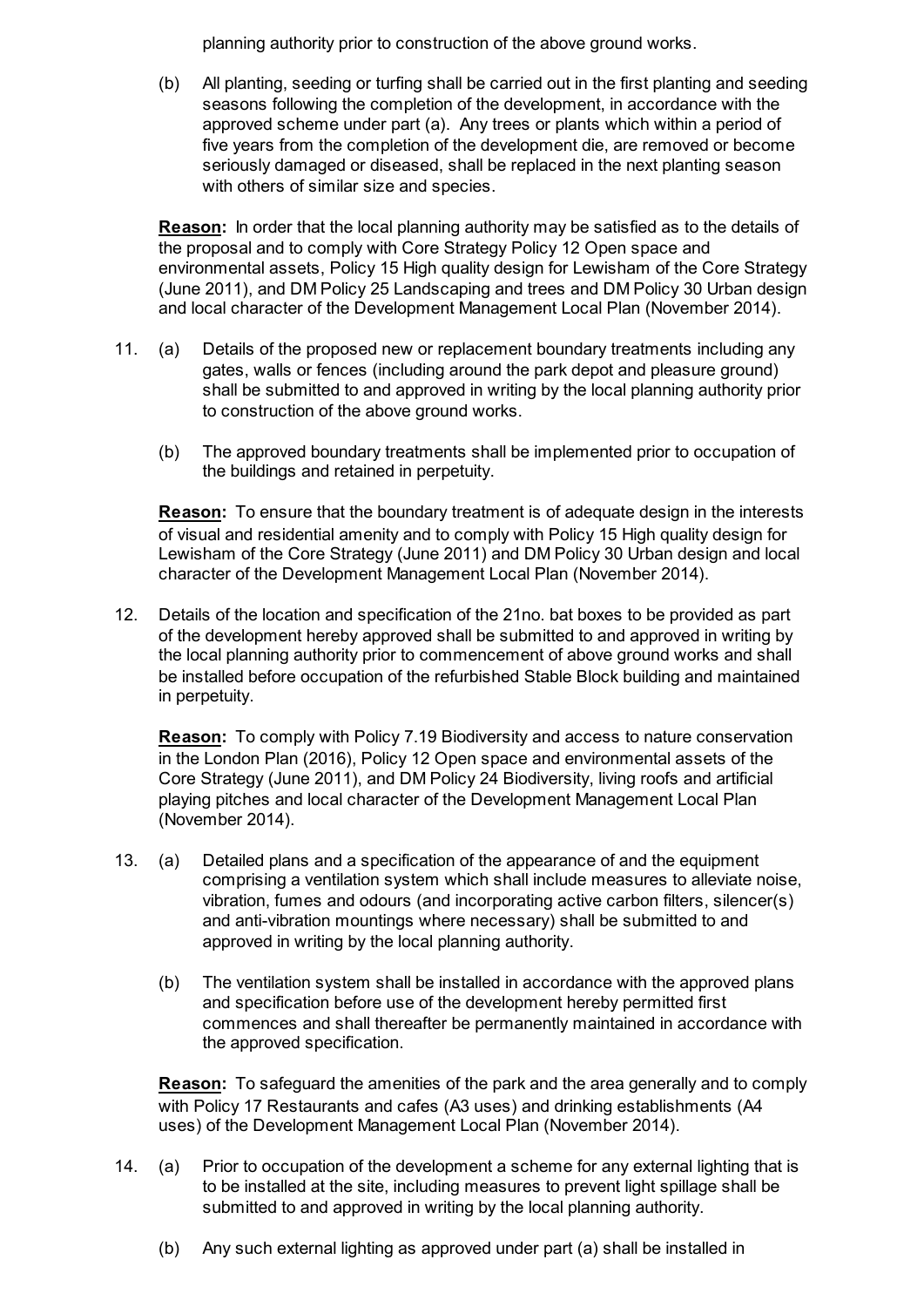accordance with the approved drawings and such directional hoods shall be retained permanently.

(c) The applicant should demonstrate that the proposed lighting is the minimum needed for security and working purposes and that the proposals minimise pollution from glare and spillage.

**Reason:** In order that the local planning authority may be satisfied that the lighting is installed and maintained in a manner which will minimise possible light pollution to the night sky and neighbouring properties and to comply with DM Policy 27 Lighting of the Development Management Local Plan (November 2014).

- 15. (a) The development shall not be occupied until a Delivery and Servicing Plan has been submitted to and approved in writing by the local planning authority.
	- (b) The plan should include details of measures to rationalise the number and time of delivery and servicing trips to the site with the aim of reducing the impact of delivery and servicing activity.
	- (c) The approved Delivery and Servicing Plan shall be implemented in full accordance with the approved details from the first occupation of the development and shall be adhered to in perpetuity.

**Reason:** In order to ensure satisfactory vehicle management and to comply with Policy 14 Sustainable movement and transport of the Core Strategy (June 2011).

- 16. (a) No part of the development hereby approved shall be occupied until such time as a user's Travel Plan, in accordance with Transport for London's document 'Travel Planning for New Development in London' has been submitted to and approved in writing by the local planning authority. The development shall operate in full accordance with all measures identified within the Travel Plan from first occupation.
	- (b) The Travel Plan shall specify initiatives to be implemented by the development to encourage access to and from the site by a variety of non-car means, shall set targets and shall specify a monitoring and review mechanism to ensure compliance with the Travel Plan objectives. Additionally, it shall include a programme to monitor the impact of increased (non-event day) visitor numbers on parking stress and congestion in the area around the Park and provide for the introduction of additional measures to mitigate impacts on parking and traffic caused.
	- (c) Within the timeframe specified by (a) and (b), evidence shall be submitted to demonstrate compliance with the monitoring and review mechanisms agreed under parts (a) and (b).

**Reason:** In order that both the local planning authority may be satisfied as to the practicality, viability and sustainability of the Travel Plan for the site and to comply with Policy 14 Sustainable movement and transport of the Core Strategy (June 2011).

17. The whole of the new car park and bollards restricting access to the Mansion shown on drawing no. (90) LD 107 hereby approved shall be provided and retained permanently for the accommodation of vehicles of the occupiers of and visitors to the development. The new car park shall not be first used unless and until the existing car park to the west of the Mansion has been ceased to operate.

**Reason:** To ensure that parking is managed and to comply with Policy 14 Sustainable movement and transport of the Core Strategy (June 2011), DM Policy 29 Car parking of the Development Management Local Plan (November 2014), and Table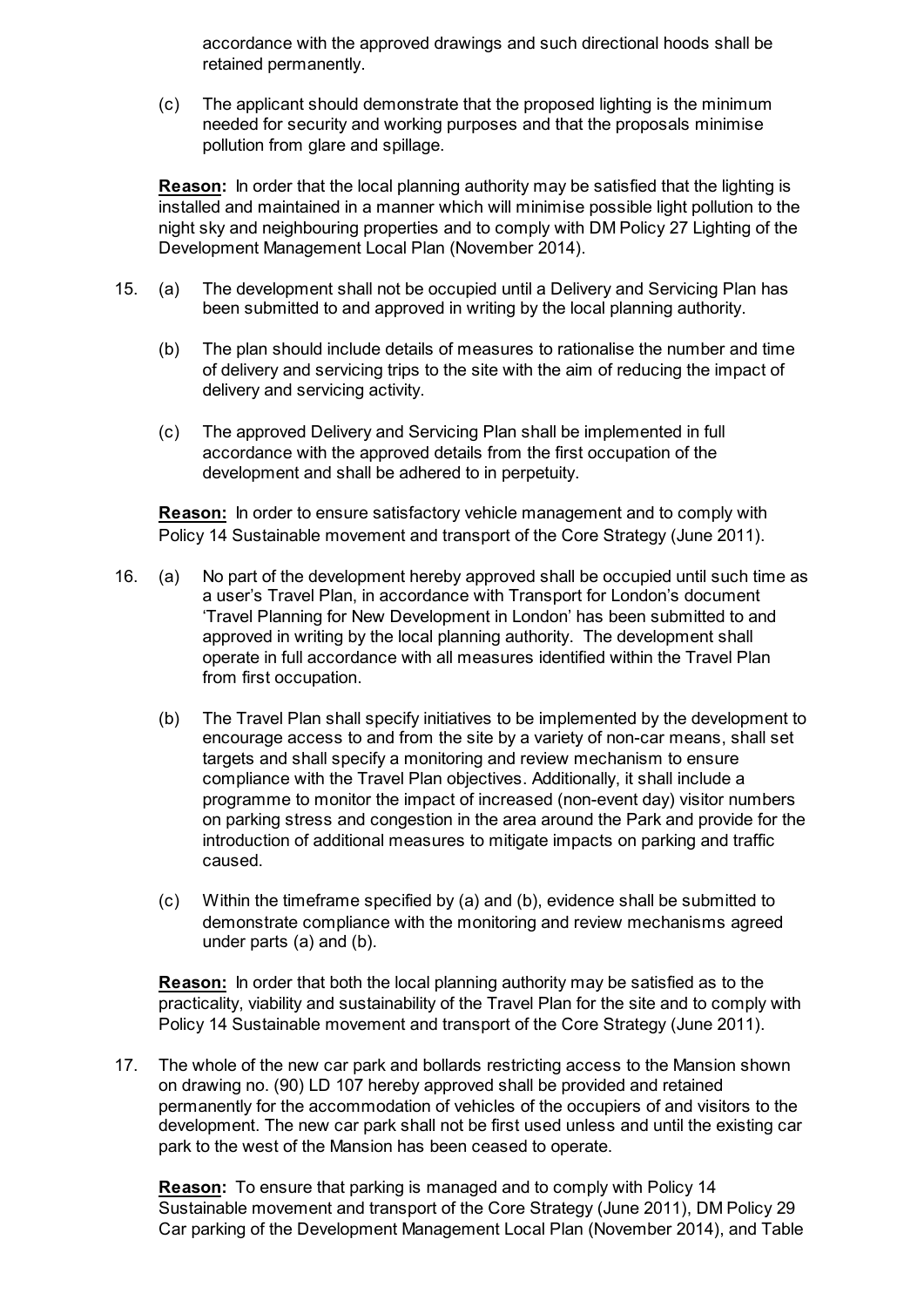6.2 of the London Plan (July).

18. (a) No development shall commence until details of the following works to the highway (including drawings and specifications) have been submitted to and approved in writing by the local planning authority:

i) parking controls/waiting restrictions on the section of Beckenham Hill Road adjacent to the park to minimise the impact associated with an intensification of use at the park which will cause parking stress and congestion if unmanaged.

ii) entry treatment works (tighten kerb radius - southern), the creation of a raised table and the installation of tactile paving at the vehicular entrance on Beckenham Hill Road (Gate 2), to improve pedestrian accessibility and create safer walking routes into the park.

(b) The refurbished Stable Block shall not be first occupied until the highways works referred to in paragraph (a) of this condition have been implemented in accordance with the details approved under the said paragraph (a).

**Reason:** In order to ensure that satisfactory means of access is provided, to ensure that the development does not prejudice the free flow of traffic or conditions of general safety along the neighbouring highway and to comply with Policy 14 Sustainable movement and transport of the Core Strategy (June 2011). This is a pre-commencement condition because the local planning authority needs to be satisfied that the proposed and required highways works necessary to facilitate the development can be satisfactorily designed before development starts.

19. Prior to the first occupation of the refurbished Stable Block, a Wayfinding Strategy within the Park and to/from local train stations and bus stops shall be submitted to and approved by the Local Planning Authority.

**Reason:** In order that the local planning authority may be satisfied as to the measures to promote accessibility to the Park by sustainable means and to comply with Policy 14 Sustainable movement and transport of the Core Strategy (June 2011).

- 20. (a) A minimum of 21 car parking spaces within the new car park shall be provided with electric vehicle charging points.
	- (b) Details of the electric vehicle charging points to be provided and a programme for their installation and maintenance shall be submitted to and approved in writing by the local planning authority prior to construction of the proposed car park.
	- (b) The electric vehicle charging points as approved shall be installed prior to first use of the new car park and shall thereafter be retained and maintained in accordance with the details approved under (a).

**Reason:** To reduce pollution emissions in an Area Quality Management Area in accordance with Policy 7.14 Improving air quality in the London Plan (2016), and DM Policy 29 Car parking of the Development Management Local Plan (November 2014).

21. No drainage systems for the infiltration of surface water drainage into the ground shall be installed other than with the express written consent of the local planning authority in consultation with the Environment Agency, which may be given for those parts of the site where it has been demonstrated that there is no resultant unacceptable risk to controlled waters. The development shall be carried out in accordance with the approval details.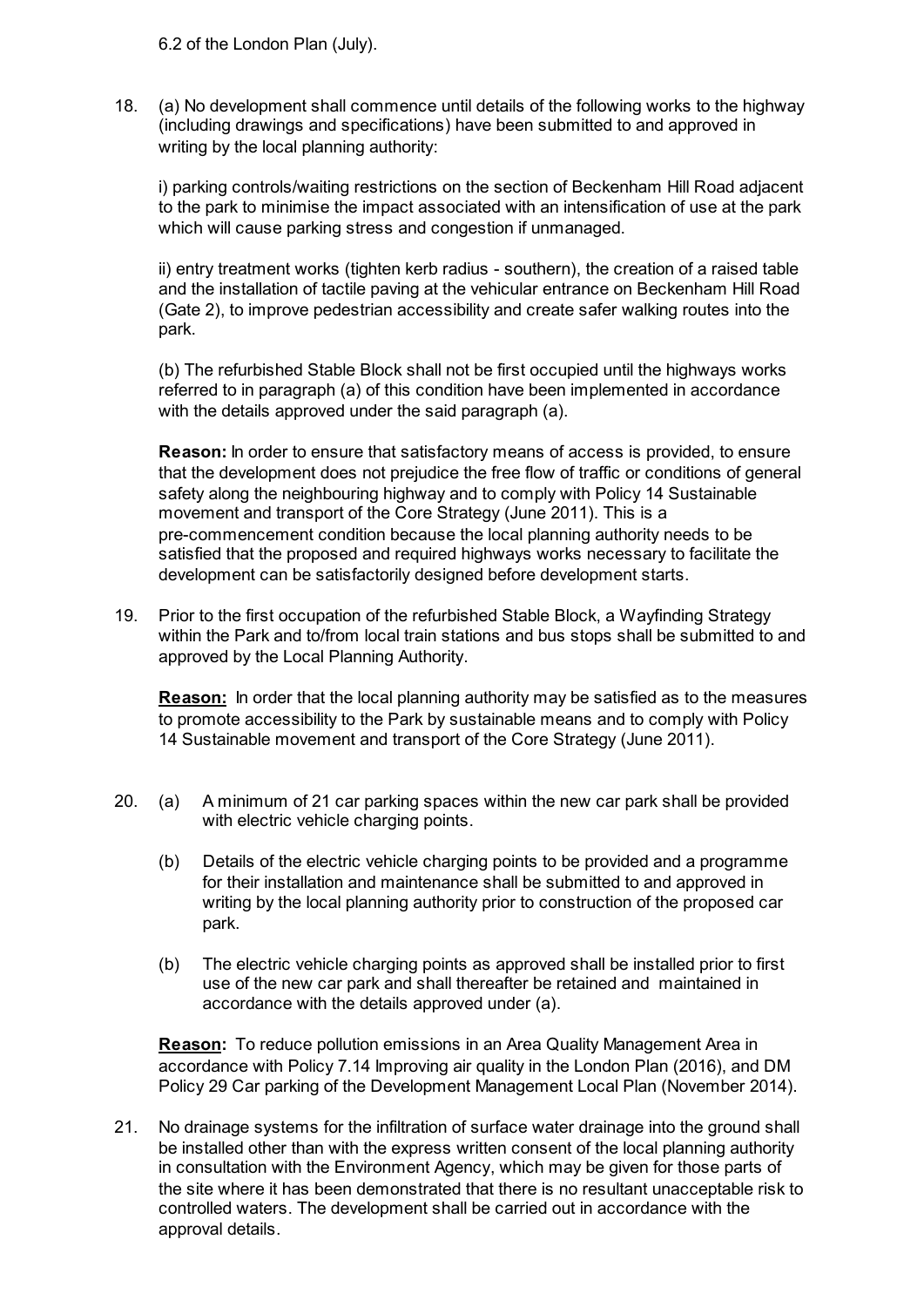**Reason:** To ensure that any infiltration drainage does not take place in areas of made ground that could present a contamination risk to groundwater and to comply with Policy 5.13 Sustainable drainage of the London Plan (July 2016).

- 22. (a) No impact piling or any other foundation designs using penetrative methods shall take place, other than with the prior written approval of the local planning authority in consultation with Thames Water.
	- (b) Details of any such operations must be submitted to and approved in writing by the local planning authority prior to commencement of development on site and shall be accompanied by details of the relevant penetrative methods.
	- (c) Any such work shall be carried out only in accordance with the details approved under part (b).

**Reason:** To prevent pollution of controlled waters and to comply with Core Strategy (2011) Policy 11 River and waterways network and Development Management Local Plan (November 2014) DM Policy 28 Contaminated land.

23. Within 6 months of the commencement of excavation of the proposed lake/wetland, a Landscape and Ecological Management Plan for the development, conforming to the British Standard Chapter 11 [BS 42020:2013 - "Biodiversity code of practice for planning and development"] and including long term design objectives, ecological objectives, a planting scheme, management responsibilities, monitoring and maintenance schedules for all landscape areas for a 10 year period shall be submitted to and approved in writing by the local planning authority. The Landscape and Ecological Management Plan shall be carried out as approved.

**Reason:** To conserve the natural features, ecology and character of the area and to ensure their long-term sustainability through appropriate site management to comply with Core Strategy Policy 12 Open space and environmental assets in the adopted Core Strategy (2011).

24. No development shall commence on site until a Tree Protection Plan (TPP) has been submitted to and approved by the Council. The TPP should follow the recommendations set out in BS 5837:2012 (Trees in relation to design, demolition and construction – Recommendations). The TPP should clearly indicate on a dimensioned plan superimposed on the development layout plan and in a written schedule details of the location and form of protective barriers to form a construction exclusion zone, the extent and type of ground protection measures, and any additional measures needed to protect vulnerable sections of trees and their root protection areas where construction activity cannot be fully or permanently excluded.

**Reason:** To safeguard the health and safety of trees during building operations and the visual amenities of the area generally and to comply with Policy 12 Open space and environmental assets of the Core Strategy (June 2011), and DM Policy 25 Landscaping and trees and DM Policy 30 Urban design and local character of the Development Management Local Plan (November 2014).

25. Prior to the first occupation of the refurbished Stable Block, a Parking Management Plan shall be submitted to and approved by the Local Planning Authority. The plan shall outline the measures that will be employed to discourage informal car parking within the site, particularly along the vehicular access road, and on those roads immediately surrounding the site.

**Reason:** To ensure that parking is managed and to comply with Policy 14 Sustainable movement and transport of the Core Strategy (June 2011), DM Policy 29 Car parking of the Development Management Local Plan (November 2014), and Table 6.2 of the London Plan (2016).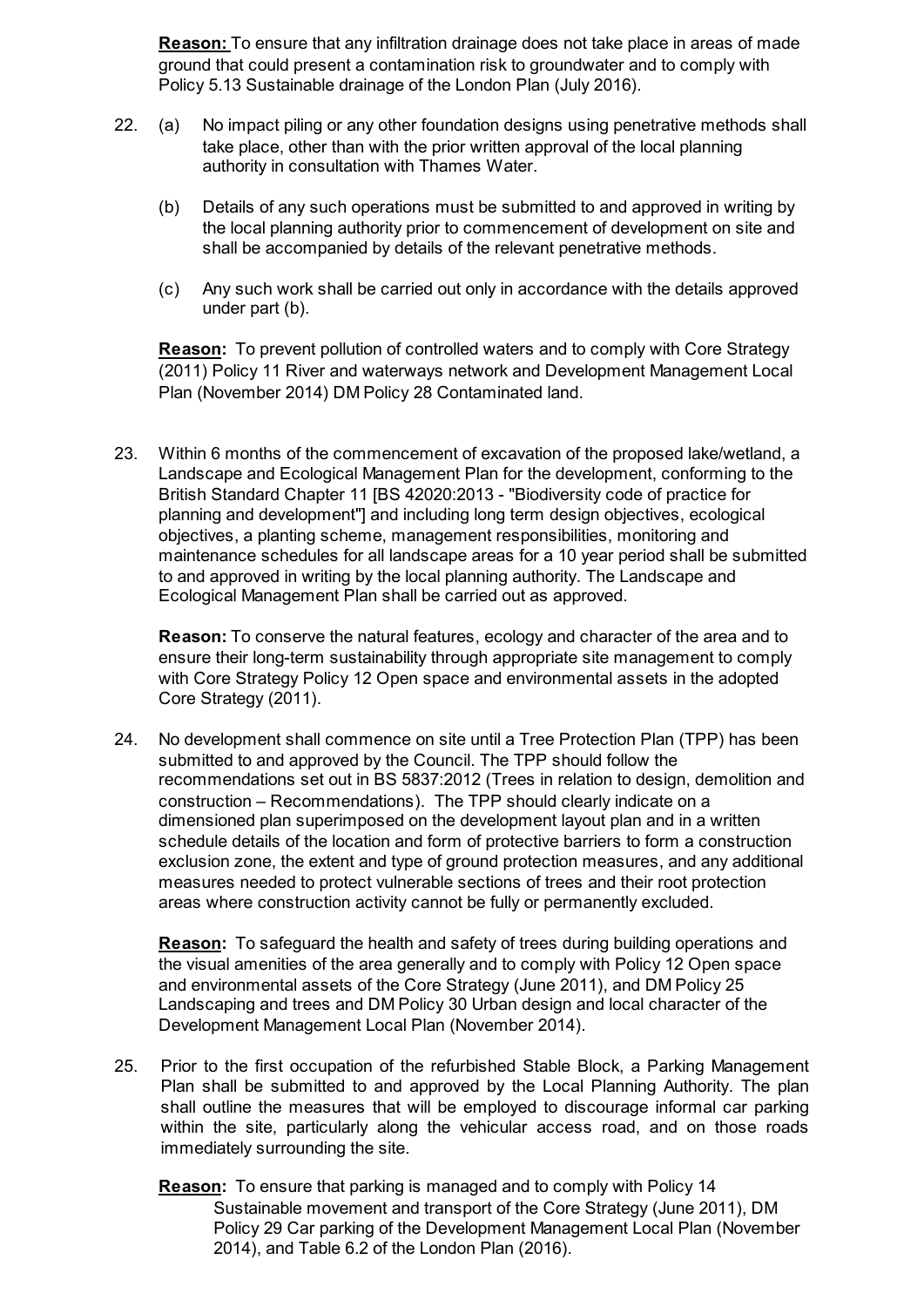- 26. (a) No development shall commence (with the exception of demolition) on site until details of proposals for the storage of refuse and recycling facilities have been submitted to and approved in writing by the local planning authority.
	- (b) The facilities as approved under part (a) shall be provided in full prior to occupation of the development and shall thereafter be permanently retained and maintained.

**Reason**: In order that the local planning authority may be satisfied with the provisions for recycling facilities and refuse storage in the interest of safeguarding the amenities of neighbouring occupiers and the area in general, in compliance with Development Management Local Plan (November 2014) DM Policy 30 Urban design and local character and Core Strategy Policy 13 Addressing Lewisham waste management requirements (2011).

27. The bollards restricting access to the Mansion shown on drawing no. (90) LD 107 hereby approved shall be provided and retained permanently to ensure that vehicular access to the Mansion is limited to operational vehicles only. No parking is permitted within the Mansion access, entrance and drop off area indicated on drawing no. LD PLN 407 Rev A.

**Reason:** To ensure that vehicular access is managed and to comply with Policy 14 Sustainable movement and transport of the Core Strategy (June 2011), DM Policy 29 Car parking of the Development Management Local Plan (November 2014), and Table 6.2 of the London Plan (2016).

28. Prior to the first occupation of the refurbished Stable Block, a Cycle Management Plan shall be submitted to and approved in writing by the local planning authority. The Plan shall include measures to manage the safe use of the proposed new routes within the Park by all users.

**Reason:** To comply with Policy 14 Sustainable movement and transport and Policy 15 High quality design of the Core Strategy (June 2011).

# **I N F O R M A T I V E S**

- 29. **Positive and Proactive Statement:** The Council engages with all applicants in a positive and proactive way through specific pre-application enquiries and the detailed advice available on the Council's website. On this particular application, positive discussions took place which resulted in further information being submitted.
- A. The applicant is reminded that all conditions of the original planning permission (DC/16/099042) remain to be complied with.
- B. For completeness and clarity, the correct slope of the mound outside of the circling path is 1:2.6 as per the plan Drawing No. BP(90)LP 108, received 8 February 2018.

Yours sincerely

imma jobst